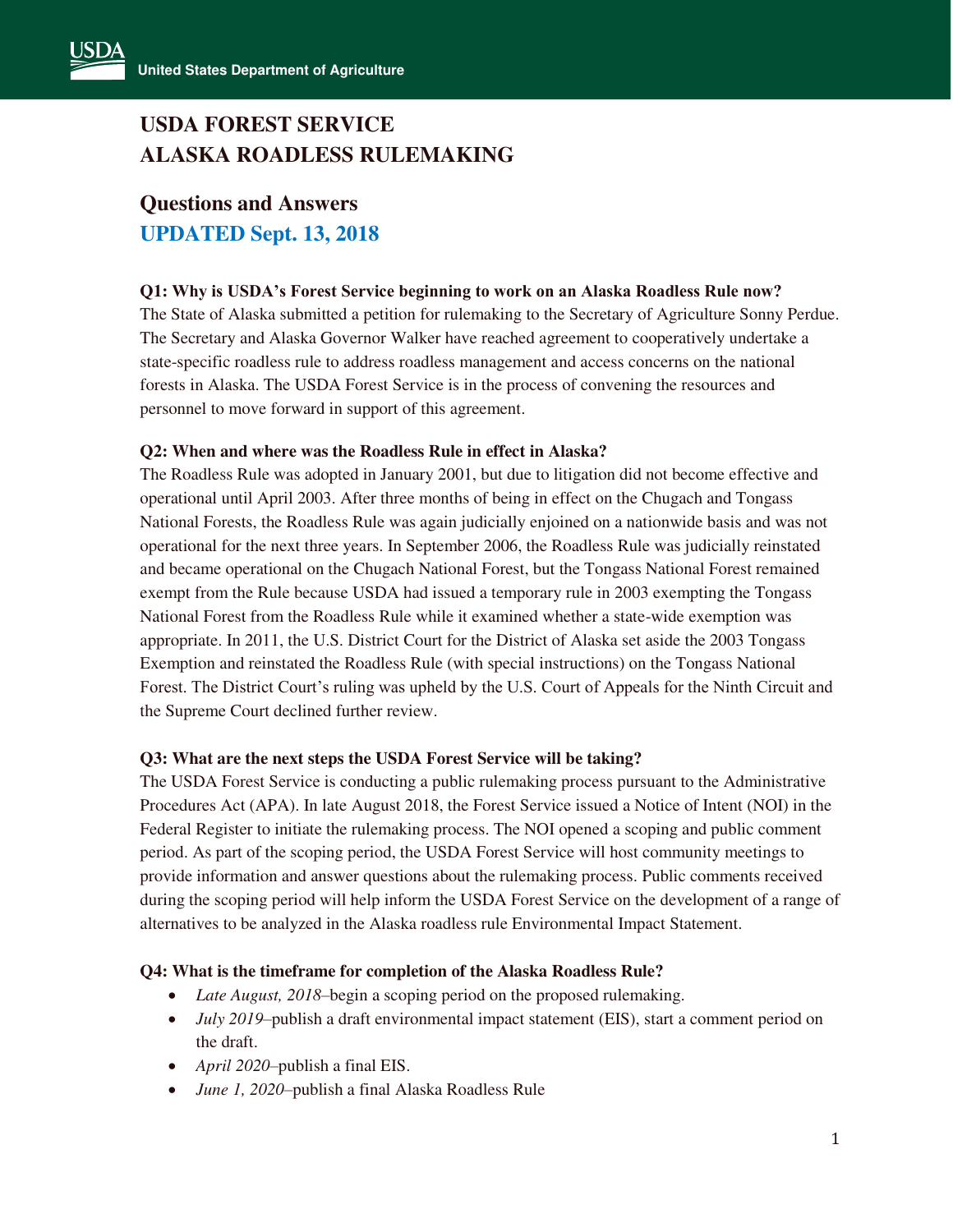## **Q5: What is happening next?**

- The Forest Service has issued a Notice of Intent (NOI) announcing public engagement to inform the rulemaking.
- The deadline to comment is Oct. 15, 2018
- The Forest Service will host a series of public meetings to discuss the rulemaking process. Details can be found here:<https://www.fs.usda.gov/roadmain/roadless/alaskaroadlessrule>

## **Q6: How many public meetings will there be? When? Where?**

Please see the schedule for public involvement here**:**  <https://www.fs.usda.gov/roadmain/roadless/alaskaroadlessrule>

## **Q7: How will the State of Alaska be involved in the rulemaking process?**

The State of Alaska is a cooperating agency and will work closely with USDA Forest Service during all phases of the rulemaking process. The State will establish an advisory group that will report to the Governor and inform the State's input to the USDA Forest Service during the rulemaking process. Additionally, as a cooperating agency the State will work closely with the NEPA Interdisciplinary Team (IDT).

## **Q8: will the USDA Forest Service and the State of Alaska work together?**

The USDA Forest Service and the State are committed to working cooperatively to resolve conflicts over roadless area management through increased communication, sharing of information, participation, cooperation, and coordination in implementing their respective missions as part of the rulemaking process. On August 2, 2018 the State and the USDA Forest Service signed a memorandum of understanding to establish the State as a cooperating agency and document cooperation between the parties on the development of the state-specific rule.

### **Q9: Is the State of Alaska the only cooperating agency?**

The USDA Forest Service has also invited tribes to engage as cooperating agencies.

### **Q10: How can I provide input if I'm not able to attend a public meeting?**

Comments may be submitted electronically at [https://www.fs.usda.gov/project/?project=54511.](https://www.fs.usda.gov/project/?project=54511) In addition, written comments can be submitted via hard-copy mail to: Alaska Roadless Rule, USDA Forest Service, Alaska Region, Ecosystem Planning and Budget Staff, P.O. Box 21628, Juneau, Alaska 99802-1628.

All comments, including names and addresses, are placed in the record and are available for public inspection and copying.

## **Q11: Where can I find maps and information?**

Maps and other information will be posted online at <https://www.fs.usda.gov/roadmain/roadless/alaskaroadlessrule>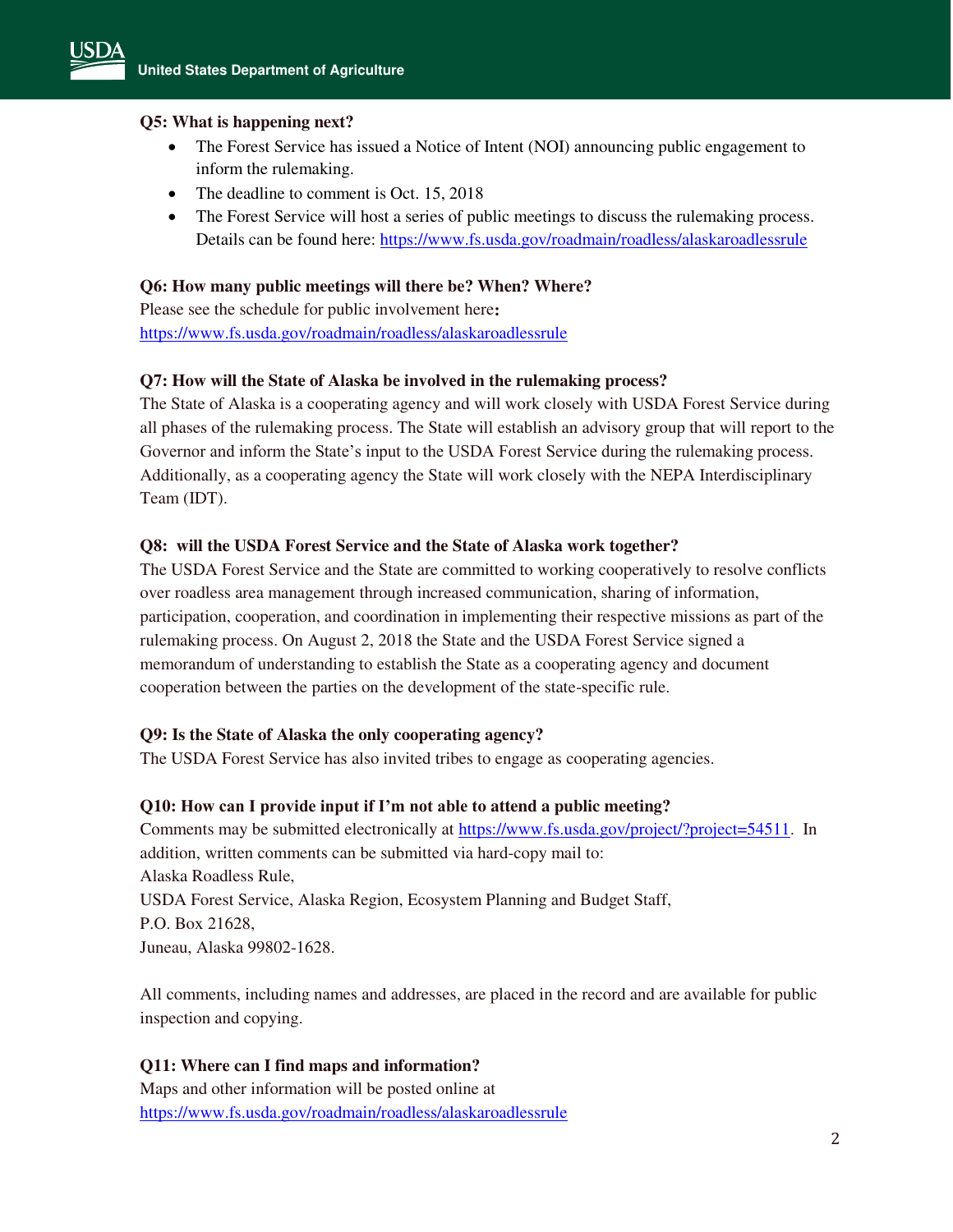# **Q12: Is the rulemaking process focused only on opening roadless areas for road building and timber harvest?**

No. It is about opening opportunities to support rural communities on the Tongass National Forest. A state-specific rule would replace the 2001 Roadless Area Conservation Rule which was adopted in January 2001 to protect the social and ecological values and characteristics of inventoried roadless areas by prohibiting, with some exceptions, road construction, road reconstruction, and timber harvest on inventoried roadless areas on National Forest System lands nationwide. A state-specific roadless rule will determine appropriate management direction for roadless areas within the State of Alaska, including appropriate exceptions to address essential infrastructure, timber, energy, mining, access, and transportation systems necessary to further Alaska's economic development interests, while at the same time conserving roadless areas in Alaska for future generations.

# **Q13: Will the Alaska Roadless Rule increase the amount of logging on the Tongass National Forest?**

The Alaska Roadless rulemaking process would determine whether currently designated roadless areas should have a different management designation that may allow for activity which is currently prohibited. It will not authorize any timber projects. Any timber projects would still need to comply with the 2016 Tongass Land Management Plan and be analyzed through a separate process under the National Environmental Policy Act (NEPA).

# **Q14: Will the Alaska Roadless Rule authorize projects that could harm Alexander Archipelago Wolf populations?**

The Alaska Roadless rulemaking process would determine whether currently designated roadless areas should have a different management designation that may allow for activity which is currently prohibited. It will not authorize any specific project. Any projects would still need to comply with the 2016 Tongass Land Management Plan and its impacts analyzed through a separate process under the National Environmental Policy Act (NEPA).

## **Q15: Will the Alaska Roadless Rule authorize projects which would affect the deer population?**

The Alaska Roadless rulemaking process would determine whether currently designated roadless areas should have a different management designation that may allow for activity which is currently prohibited. It will not authorize any specific project. Any projects would still need to comply with the 2016 Tongass Land Management Plan and its impacts analyzed through a separate process under the National Environmental Policy Act (NEPA).

### **Q16: Does this mean the Forest Service will be building more roads?**

The Alaska Roadless rulemaking process would determine whether currently designated roadless areas should have a different management designation that may allow for activity which is currently prohibited. It will not authorize any specific project. Any projects would still need to comply with the 2016 Tongass Land Management Plan and its impacts analyzed through a separate process under the National Environmental Policy Act (NEPA).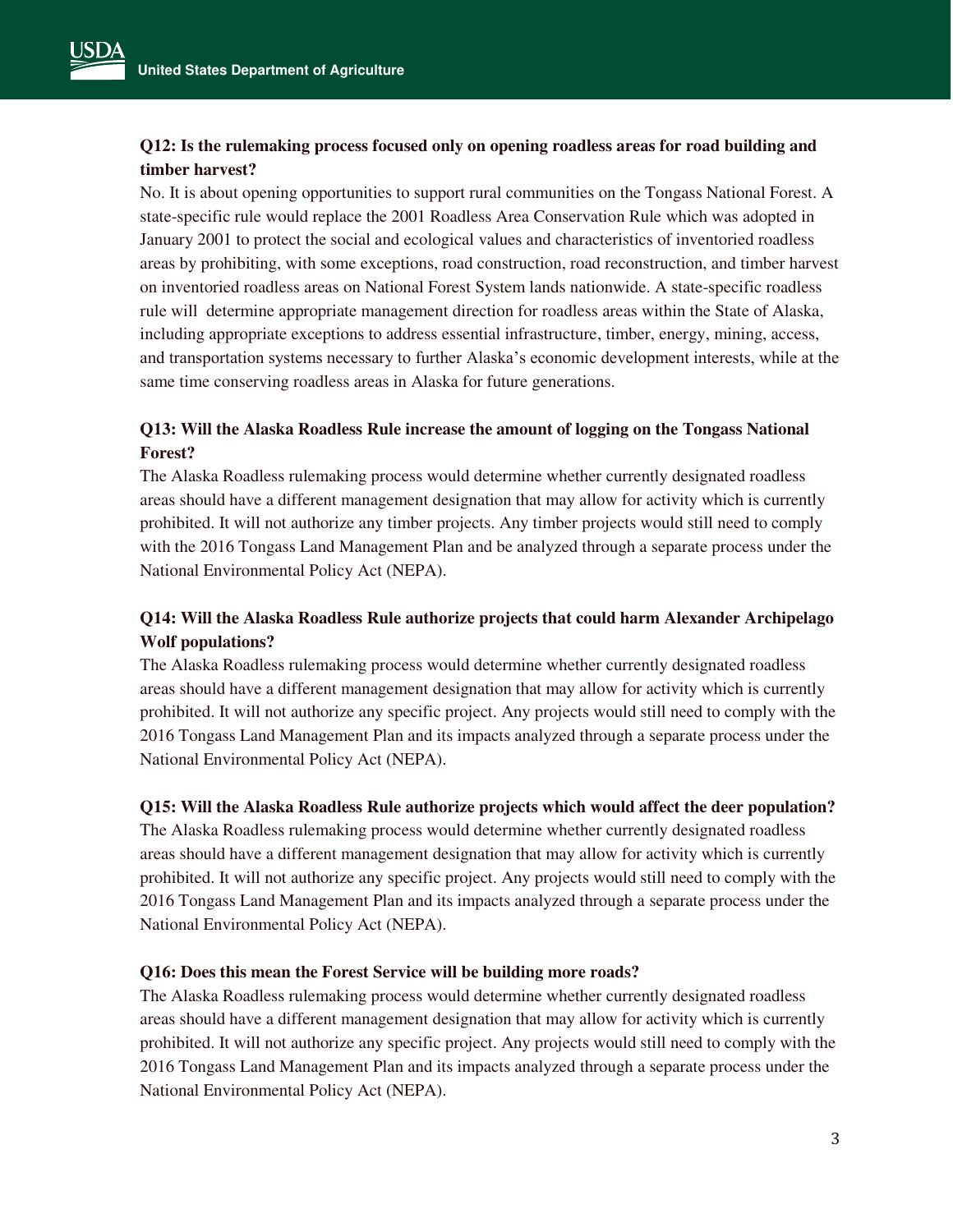# **Q17: How will the Alaska Roadless Rule affect the implementation of the Tongass Land Management Plan and the transition from primarily old-growth harvest to a young growth timber program?**

The Alaska Roadless Rule will not make any changes to the 2016 Tongass Land Management Plan or projects currently being implemented or proposed to implement the transition to a primarily younggrowth timber program. Following a final decision on a state-specific roadless rule, the Tongass National Forest Land Management Plan could be amended or revised to reflect any management designations established by the state-specific rule.

#### **Q18: What are the expected economic benefits of the Alaska Roadless Rule?**

During the rulemaking process, the Forest Service will analyze and present the social and economic impacts of all proposed alternatives, including a no-action alternative. The range of alternatives will address how different management designations could facilitate rural prosperity and support sustainable communities and economies in southeast Alaska.

# **Q19: Are activities such as mining, cell tower construction, hydropower and geothermal power, transmission line, and infrastructure development prohibited under the 2001 Roadless Rule? If not, then why are they being discussed during the state-specific rulemaking process?**

The 2001 Roadless Rule does not prohibit these activities. Under the current policy, most projects within inventoried roadless areas must be submitted to the Chief of the Forest Service for review and approval. In the Tongass National Forest, more than 57 projects have been approved. Some stakeholders with an interest in roadless areas, such as utility companies, mining interests, and local communities have raised concerns about how the 2001 Roadless Rule affects permits, contracts and other special uses involving access, road construction, and road maintenance in inventoried roadless areas. These issues are likely to remain part of the conversation.

### **Q20: Will important fish and wildlife habitat be protected?**

The Roadless rulemaking process would determine whether currently designated roadless areas should have a different management designation that may allow for activity which is currently prohibited. It will not supersede other laws, including the Tongass Timber Reform Act, which provide specific protections for fish and wildlife habitat. Also, a state-specific rule will not authorize any specific project. Any projects would still need to comply with the 2016 Tongass Land Management Plan standards for fish and wildlife habitat and its impacts analyzed through a separate process under the National Environmental Policy Act (NEPA). The USDA Forest Service will uphold our mission to sustain the health, diversity, and productivity of the nation's forests and grasslands to meet the needs of present and future generations.